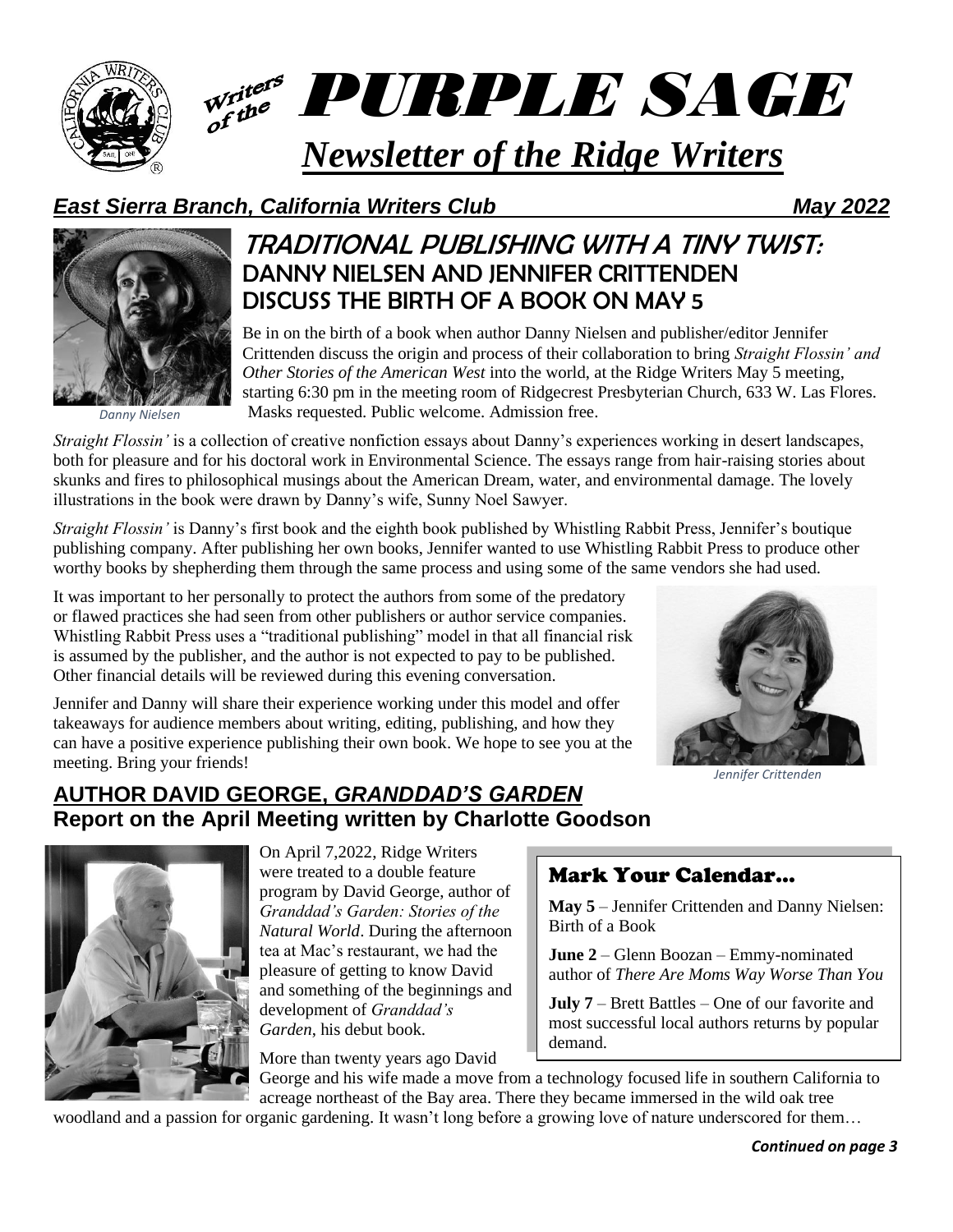## **President's Message** by Daniel Stallings **Page 2** Page 2



# Follow Through

*The following was printed in an earlier edition of* Writers of the Purple Sage*.*

If there's one piece of advice I could give to any aspiring writer, it's finish something. As creative people, our heads will be constantly filled with unfinished projects, scraps of inspiration, little raggedy bits of ideas we glean from life. That's how we create in the first place. But, and I hate to play the "bad guy" here, it doesn't mean anything unless you can put them out into the world. A finished story is always stronger than a great idea.

How come? Because a finished product teaches you so much more than brainstorming, outlining, storyboarding, etc. ever could. It can reveal things about your working style and work ethic. It can

show you how well you plan an arc or overall storyline. It teaches you about the big picture. It's easy to get caught up in details, in the swirling pile of minutiae that seem to affect all artists. Should this character have this detail or this one? Should I change the battle scene from day to night? Should I include another character in this scene? Should I reverse these scenes? Stop. Back up. Breathe. And finish.

Because only when you finish it will you be able to see the completed picture. You will be able to assess how it flows, transitions, builds, and resolves. You can't do that in pieces. You have to plow through and put it all together first. Details come later. Details should enhance the story; They are NOT the story.

My sister once described me as a weird hybrid of a dreamer and a doer. Most people seem divided into one of those two packs. I was the weirdo who could dream up a big show idea...and then several months later you'd see the show being advertised. That's what you need to be as a writer. Dream up your world...and then make them. Don't stop. Follow through. Finish. You will be all the more richer when you cross that threshold.



## **Gene Schneider, In Loving Memory**

We're saddened to announce the passing of one of our dearest, long-standing members, Gene Schneider. Gene was one of Ridge Writers' Life Members, and she had been a fixture at many meetings and events for our branch over the years.

She will be missed. Thank you for your years of service in our branch, Gene. Rest in peace.

## **Ridge Writers Leaders**

**President** – Daniel Stallings **Vice President** – John Anderson **Secretary** – Donna McCrohan Rosenthal **Treasurer** – Andrew Sound **Member at Large** – Vacant **Historian** – Maryann Butterfield **Newsletter Editor** – Daniel Stallings **Programs & Publicity** – Donna McCrohan Rosenthal **State Rep** – Donna McCrohan Rosenthal **Youth Coordinator** – Daniel Stallings **Webmaster** – Julianne Black

To reach any of these leaders, use [ridgewriters@yahoo.com.](mailto:ridgewriters@yahoo.com)

Visit our Facebook page at [www.facebook.com/RidgeWriters](http://www.facebook.com/RidgeWriters) and our website CWC-ridgewriters.org.



### **SoCal Writers Showcase**

The southern region of the California Writers Club maintains the "zine"-format socalwritersshowcase.com, containing monthly content from members, ranging from fiction, nonfiction/essays, and memoir, to poetry, inter-

views, discussion on writers' life, the craft, and news.

*The Writers of the Purple Sage* is the monthly newsletter of the Ridge Writers, East Sierra Branch of the 109-year-old California Writer Club. Except where otherwise stated, all articles in this publication may be printed without special permission in newsletters of branches of the California Writers Club and in the State Bulletin, subject to the following conditions:

- a. The author's name and original publication credit must be printed with the text.
- b. The text must be printed in its entirety, without additions or changes.

c. You must send a copy of the newsletter bearing the reprint to the author. Contact the editor by mail at P.O. Box 484, Ridgecrest, CA 93556 or by email, [ridgewriters@yahoo.com.](mailto:ridgewriters@yahoo.com) *SPECIAL NOTICE: Photographs for publicity and newsletter uses are taken at all Ridge Writers events. By entering the venue, members and guests are granting permission that their likenesses may be used for publicity purposes.*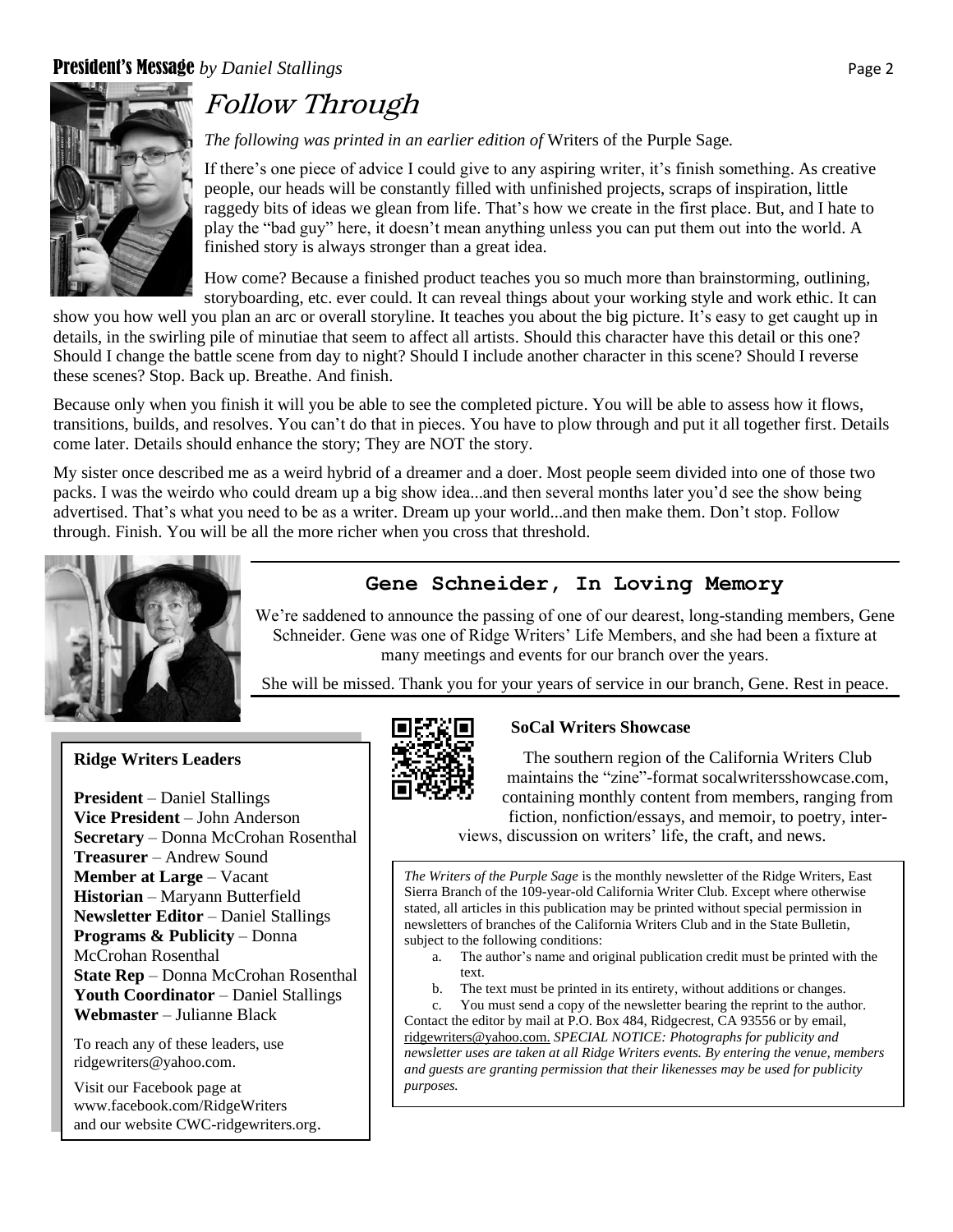# **"AUTHOR DAVID GEORGE,** *GRANDDAD'S GARDEN***" continued from page 1** Page 3

…the wisdom of John Muir's statement that "When one tugs at a single thing in nature, he finds it attached to the rest of the world."

The innate drive and mechanisms for survival used by plants and animals could offer life lessons for a maturing child. Enter the George's young grandson, Jeremy, who became the inspiration for David to write of their shared experiences in nature. From the ages of three to nine the adventures together and the 'read-a-louds' of two stories crafted each year enhanced the bond between child and grandparents. The conviction and hope grew that other children and adults would enjoy the emotional closeness and intellectual development that is fostered by frequent read-a-louds. Through Jeremy's direct experience of nature complimented by Granddad's modern fables, there were lessons learned along with a sense of wonder.

At our evening program, David sketched his background related to software development and going forward. With an opportunity to purchase the oak woodland acreage in 1999, he and his wife found that in addition to the wonderful trees the property consisted mostly of weeds. Thus began their work to preserve the wild habitat and to garden organically. In January 2004 he joined the Mt. Diablo Branch of the California Writers Club. He served as CWC president from 2014 -2016. He became a University of California Master Gardener and considers himself an environmentalist. He publishes a monthly column in the *Diablo Gazette* about gardening and his favorite topic nature. Recommended publishing sources are *Grandparents' Magazine* and AARP for writing about grandparents and kids bonding experiences.

#### Our Jack London Award Winners We're proud of the Ridge Writers who have won the Jack London Award, the highest recognition each branch of CWC can give outstanding members. The award was presented annually until 2005, and subsequently only once every two years. Maryann Butterfield 1997 Casey Wilson 1998 Rlee Peters 1999 Judy Dutcher 2000 Curt Danhauser 2001 Judy Martin 2002 Donna McCrohan Rosenthal 2003 Holly Dworken Cooley 2004 Liz Babcock 2005 Allison Aubin 2007 Steve Wersan 2009\* Margaret Luebs 2013 Daniel Stallings 2015 Julianne DiBlasi Black 2017 John Anderson 2019 Andrew Sound 2021 \*With a special Charmian London Award to Fran Wersan The topic for this evening's program: **INTEGRATING NATURE into your WRITING.** A colorful and well-organized video was presented with David's accompanied commentary. To begin with 'Nature' is a sensory experience. The five senses: listen, see, taste, smell, and feel cannot be experienced by pictures on an iPad, other than perhaps seeing. The role of nature in writing can be central or incidental but never overlooked. WHY (incorporate nature in writing) 1. It enhances the vividness of settings 2. It can enhance the believability of characters or the world being created 3. It communicates a mood or foreshadows coming events 4. It adds appeal HOW 1. Introduce an Incidental Character 2. Introduce a Central Character 3. Introduce a Central Theme 4. Create a vivid backdrop 5. Develops foreshadowing event(s) Nature as an Incidental Character a. Example was given comparing a simple statement and a detailed description by Tolstoy b. From "Scary Sounds" Chapter 10 in Granddad's Garden another example was of Jeremy opening the door, the dog Zinnie bounding out, and seeking safety when frightened by three Great Horned Owls. 4. Nature as a Core Character – a. Can be a protagonist or antagonist b. Invokes natural obstacles or overcoming odds Examples of films: "Into Thin Air" "Twister -Cat.5 tornado" "Avatar-nature in control" 5. Nature as Central Theme -central to story a. a Battle against Nature, "Perfect Storm" b. Granddad's Garden, stories with related modern fables c. World Building, as in the Middle Earth in Lord of the Rings This informative and entertaining program was closed with the encouraging words from author David George - "Nature is all around us. Use it in your writing." \_\_\_\_\_\_\_\_\_\_\_\_\_\_\_\_\_\_\_\_\_\_\_\_\_\_\_\_\_\_\_\_\_\_\_\_\_\_\_\_\_\_\_\_\_\_\_\_\_\_\_\_\_\_\_\_\_\_\_\_\_\_\_\_\_\_\_